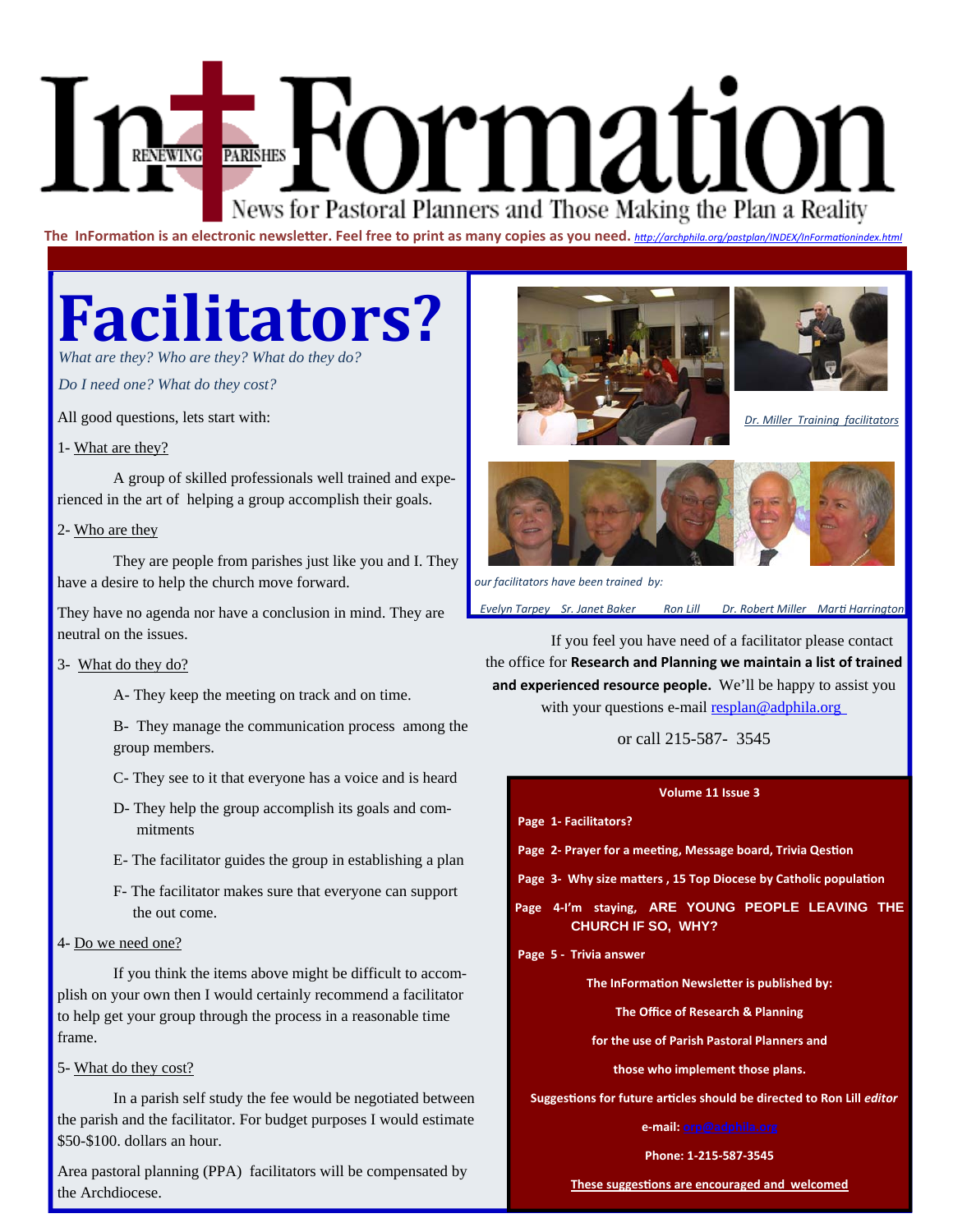

#### *Prayer for a Meeting*

Forgive me Lord because while I believe with all my heart that you need me, need us, to build a fraternal world I often forget that I cannot do it without you… I work alone, struggle alone, fight alone, and I'm afraid that's what others do also because often we don't think of inviting you to the meeting. And when we say you are there because we are accustomed to saying it we avoid searching for and asking for your opinion because it's easier to settle for our own and more difficult to reflect on your gospel and pray in your Spirit. But we are building in vain Lord, until we build with you. You are there, Lord, and I am speaking to you…

I entrust this meeting to you.

#### *Scripture (John 15:4-5)*

Abide in me as I abide in you. Just as the branch cannot bear fruit by itself unless it abides in the vine, neither can you unless you abide in me. I am the vine, you are the branches. Those who abide in me and I in them bear much fruit, because apart from me you can do nothing.

*Intercessions/Reflections* -

#### *Concluding Prayer*

Father, breathe your Spirit upon your people gathered together to do your work. Grace us, we pray, with a new sense of your mystery, a new experience of your presence, a new commitment to your gospel, a new dedication to your kingdom. May your Spirit be our inspiration and may our work contribute to the coming of your kingdom, through Christ our Lord.

Amen.

The Philadelphia Archdiocesan Office for Research and Planning is among the 13% of online Americans

on Twitter. Get all our latest research and numbers by following http://twitt[er.com/PhillyCatholic](https://twitter.com/PhillyCatholic)



#### **How many Deaneries are there in the Archdiocese of Philadelphia?**

#### (see answer on page 5)



#### **Has your parish or pastoral planning area**

#### **entered into a planning Process?**

**Do you need a professional Facilitator?** 

**The office of Research and Planning maintains a list of trained and** 

**experienced Resource people.** 

**Contact us at:** *The Archdiocese of Philadelphia* 

 *222 n. 17th Street Rm. 216 Phila. Pa 19103* 

**Phone** *215‐587‐3545* **E‐mai[l orp@adphila.org](mailto:orp@adphila.org?Subject=Facilitator information)**

**Follow Us** On **Witter**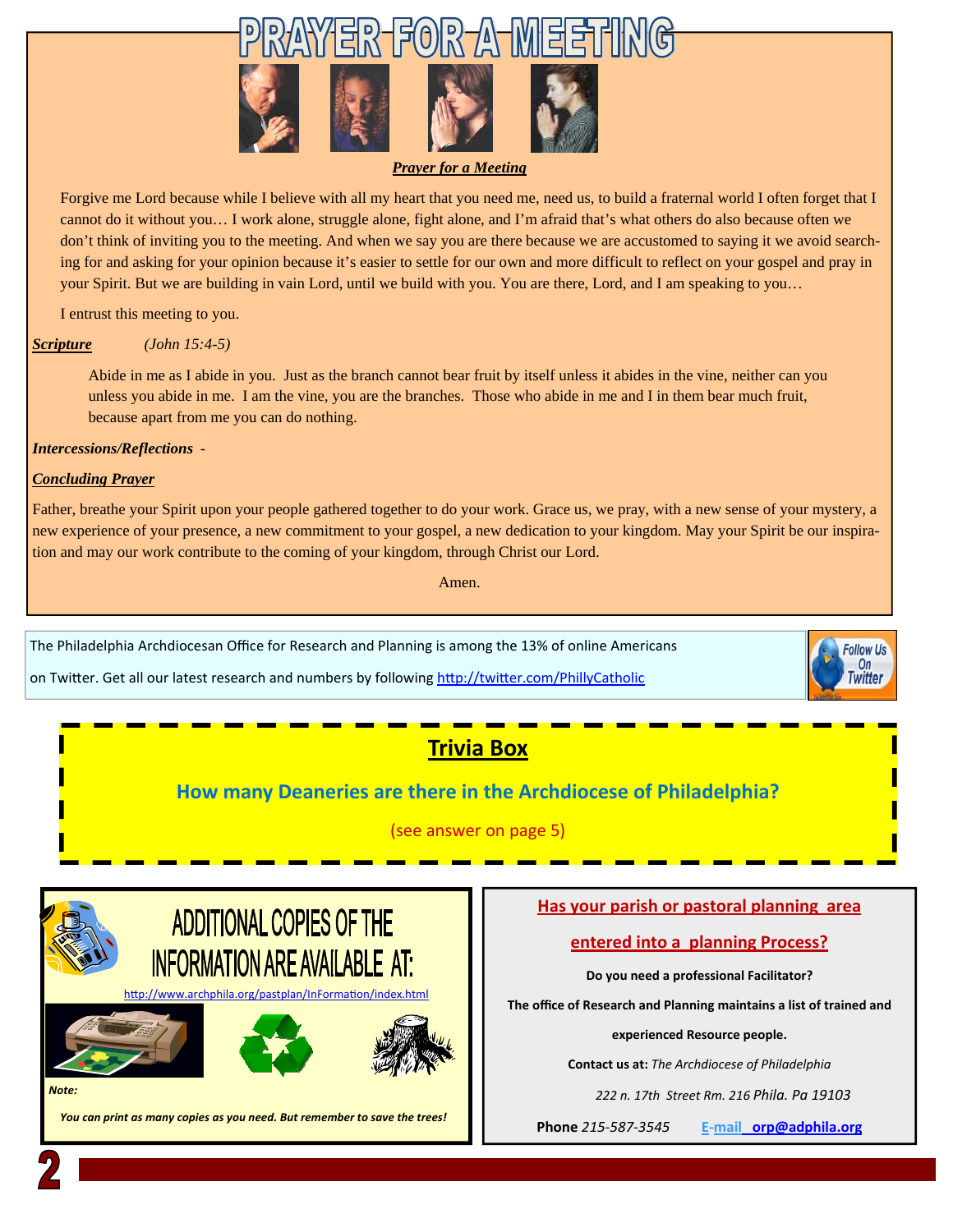## **Why Size Matters**

People mean many different things when they consider the size of a parish. Some talk about the fact that the size of the parish generates enough resources to ensure



that the parish could make an impact in its community. For others, size produces a capacity for excellence in worship and education that they valued. For still others, the size of the parish is a measure of prestige. They valued being part of the "biggest and richest" parish around

Is size an end unto itself—or a means to accomplish something else? If we cease to be a large and resource rich parish, will we have failed in our mission? Should our size be one of the core values expressed by our parish? What difference does it really make that we are considered "big" in the world of parishes? What does our size allow us to accomplish?

#### **Our Attraction to Large**

There are five major aspects that create a sense of appeal for the large parish in this day and age:

#### *Capacity for Excellence*

We live in a high expectation culture. Increasingly, people are looking for parishes with a threefold emphasis on relevance, quality, and choices: excellence in presenting the gospel in what is perceived as relevant terms; a reputation for quality worship, teaching, and service; and provision of a broad range of attractive choices in worship, learning, and involvement.

#### *Effective Use of Technology*

Culturally we have shifted from communication that is printed and spoken to communication that is visually supported with imagery, motion, humor, drama, and music. This shift is transforming the parish life to higher energy, multimedia, and even entertaining worship and education experiences. Overall, large parish's have greater resource capacity to purchase and use technology effectively, which contributes to their sense of cultural relevance.

#### *Space for Anonymity and Intimacy*

One of the reasons that larger parishes are growing at a faster rate than smaller parishes is because of their unique capacity for accommodating both intimacy and anonymity. The large church provides an arena in which a person seeking to be unknown can be present and participate in worship and education without compromising anonymity. Larger parishes can also meet the intimacy needs of individuals through small-group educational, service, and programming venues, where people can know and be known in deeply connectional ways. People who are seeking engagement at opposite ends of the intimacy/ anonymity continuum can sit comfortably side by side in the large church.

#### *Presence of Diversity*

In addition to being better able to serve diverse needs and appeal to different demographic groupings, the large parish allows members and participants to engage diversity, in measured doses, as they feel comfortable. In a small parish, when diversity shows up in the form of a visitor who presents some form of "otherness," the parish as a whole must encounter the difference if the visitor is to feel welcome.

*Continued on page 5* 

# **Top 15 Dioceses by Total Catholic Population**

| <b>Total #of Priests</b><br><b>Priests Active in Diocese to Catholic</b><br><b>Catholic Popu-</b><br><b>Priests to</b><br>Average<br>priests in<br><b>Total Catholic Popula-</b><br># of Parishes Parish Size in the Diocese<br><b>Catholic Ratio</b><br>in Diocese<br>tion<br>lation<br>Ratio<br><b>Diocese</b><br>4,176,296<br>3,824 to 1<br>349<br>11,966 to 1<br>Los Angeles<br>287<br>14,552<br>1,092<br>560<br><b>New York</b><br>370<br>1,489<br>1731 to 1<br>471<br>5.471 to 1<br>852<br>2,576,800<br>6,964<br>Chicago<br>1,461 to 1<br>540<br>2,338,000<br>359<br>6,513<br>1,600<br>4,330 to 1<br>789 | resident<br>pastor |
|----------------------------------------------------------------------------------------------------------------------------------------------------------------------------------------------------------------------------------------------------------------------------------------------------------------------------------------------------------------------------------------------------------------------------------------------------------------------------------------------------------------------------------------------------------------------------------------------------------------|--------------------|
|                                                                                                                                                                                                                                                                                                                                                                                                                                                                                                                                                                                                                |                    |
|                                                                                                                                                                                                                                                                                                                                                                                                                                                                                                                                                                                                                |                    |
|                                                                                                                                                                                                                                                                                                                                                                                                                                                                                                                                                                                                                |                    |
|                                                                                                                                                                                                                                                                                                                                                                                                                                                                                                                                                                                                                | 54                 |
|                                                                                                                                                                                                                                                                                                                                                                                                                                                                                                                                                                                                                |                    |
|                                                                                                                                                                                                                                                                                                                                                                                                                                                                                                                                                                                                                | 21                 |
| 227<br><b>Rockville Centre</b><br>133<br>413<br>3,616 to 1<br>6,579 to 1<br>48<br>1,493,528<br>11,230                                                                                                                                                                                                                                                                                                                                                                                                                                                                                                          | $\Omega$           |
| 292<br>1,338<br>1,110 to 1<br>499<br>498<br><b>Boston</b><br>1,484,661<br>5,084<br>2,975 to 1                                                                                                                                                                                                                                                                                                                                                                                                                                                                                                                  | $\Omega$           |
| Philadelphia<br>1,458,430<br>977<br>442<br>266<br>5,442<br>1,493 to $1$<br>3,300 to 1<br>371                                                                                                                                                                                                                                                                                                                                                                                                                                                                                                                   | $\bf{0}$           |
| <b>Brooklyn</b><br>198<br>699<br>289<br>4,983 to 1<br>1,440,000<br>7,273<br>2,060 to 1<br>159                                                                                                                                                                                                                                                                                                                                                                                                                                                                                                                  | 9                  |
| 265<br><b>Detroit</b><br>277<br>5,179<br>618<br>2,231 to 1<br>5,414 to 1<br>211<br>1,434,622                                                                                                                                                                                                                                                                                                                                                                                                                                                                                                                   | 32                 |
| 911<br>1.447 to 1<br>438<br>3.010 to 1<br><b>Newark</b><br>1,318,557<br>224<br>5,886<br>177                                                                                                                                                                                                                                                                                                                                                                                                                                                                                                                    | 13                 |
| 55<br>San Bernadino<br>94<br>245<br>130<br>1,220,750<br>12,987<br>4,983 to 1<br>22,195 to 1                                                                                                                                                                                                                                                                                                                                                                                                                                                                                                                    | 31                 |
| Orange, California<br>117<br>1,197,681<br>60<br>278<br>4,308 to 1<br>10,237 to 1<br>127<br>19,961                                                                                                                                                                                                                                                                                                                                                                                                                                                                                                              | 5                  |
| Galveston-Houston<br>132<br>211<br>149<br>7,571<br>408<br>8,546 to 1<br>1,128,065<br>2,765 to 1                                                                                                                                                                                                                                                                                                                                                                                                                                                                                                                | 4                  |
| <b>Dallas</b><br>67<br>171<br>73<br>1,127,985<br>16,836<br>6.596 to 1<br>61<br>18,492 to 1                                                                                                                                                                                                                                                                                                                                                                                                                                                                                                                     | 12                 |
| Fresno<br>89<br>81<br>38<br>1,074,944<br>12,078<br>160<br>13,271 to 1<br>6,718 to 1                                                                                                                                                                                                                                                                                                                                                                                                                                                                                                                            |                    |
| 277<br>83<br>12,239 to 1<br>157<br>San Juan, PR<br>1,015,802<br>154<br>6,596<br>3,667 to 1                                                                                                                                                                                                                                                                                                                                                                                                                                                                                                                     | 14                 |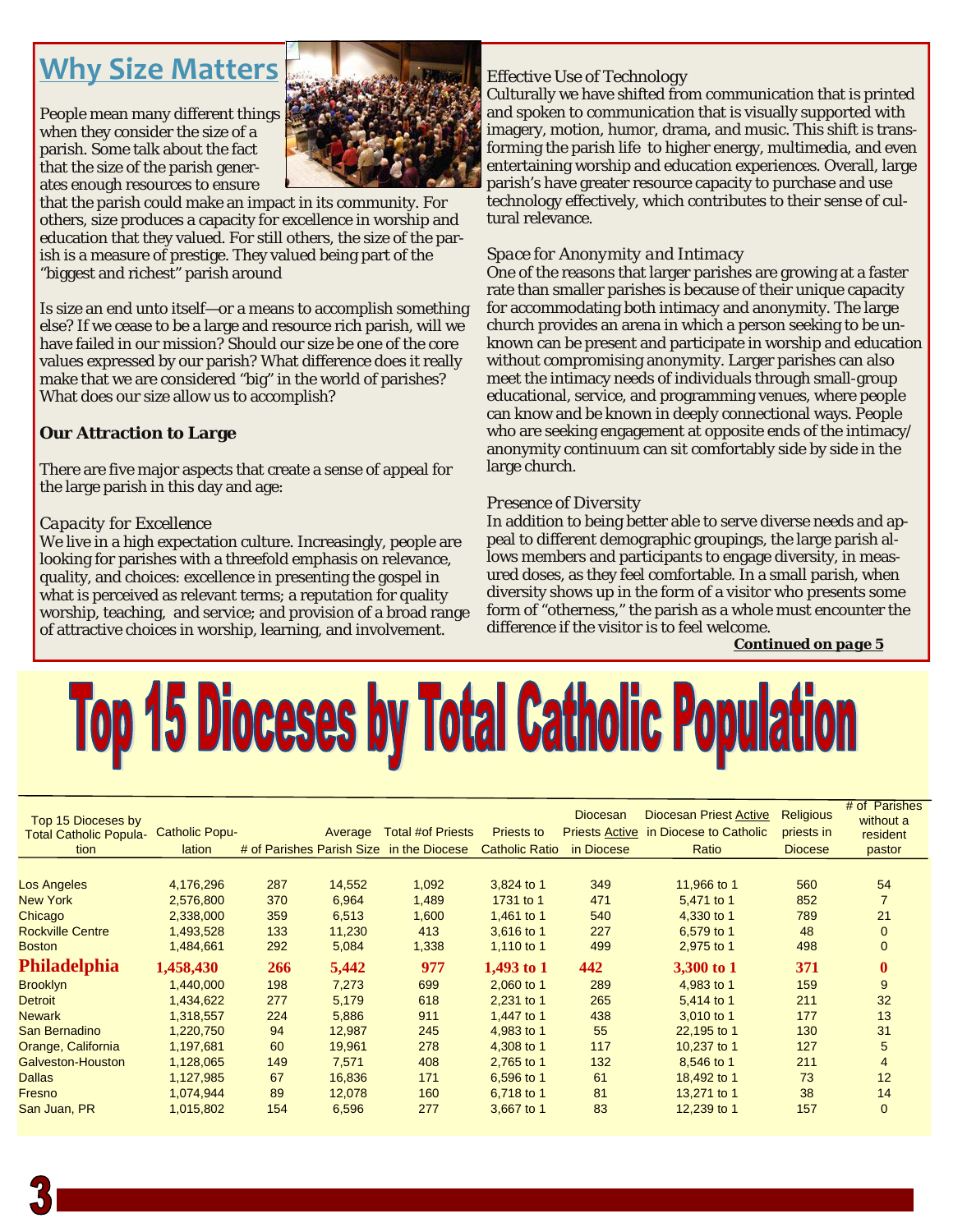

### **I'LL BE STAYING**

#### **Hanging In There**

We promised to tell a few of the stories of those who are struggling with the Church but are choosing to remain part of it. These stories will eventually find their way into a forthcoming book, *The Catholic Dilemma – Remain or Move On: A Resource for Parish Renewal*. The interviews cover a wide range of topics, including authority, the role of women, justice, sexuality and spirituality, to name but a few. One person wrote, "Many of us have chosen to stay but on our 'terms.' We celebrate with the pastoral church and disregard the institutional Church."

#### **Issues For A Parish**

 Along with asking people why they have remained in the Church, we also inquired into what a parish could do to keep people active and invite new ones to join. A few of the responses included: "The parish can model shared leadership. A pastor needs to bear the vision of the people, making decisions in collaboration with the lay leaders. This is not happening at the mo-

ment, so I put my nose down and help the people to whom I minister. But a parish could be a force and advocate for true collaboration, respecting the gifts and hopes and dreams that the people of the community have to offer. It is important to support the pastor in this shared decision making, calling him to task if need be, and be patient." "The local parish is the only place where the Church is life-bringing. There is good energy put into prayer, Word, sacraments, taking care of others. Parishes need a collective voice right now. They need to speak out more about problems with the hierarchy. This is tricky because it can disenfranchise some of the parishioners and could be seen as setting up the parish against the hierarchy – but this is where the energy for change exists." "Parishes need to do better in their efforts at inclusiveness. Many who have been turned off by the Church and parish are not there anymore. Those who are left feel everything is going well. It is not. Parishes need to talk with those who have left about such concerns as women's issues, balanced language in the liturgy and why many people are no longer coming. Get the women up there and include them more." As one person put it, "God is a living God. Our Church will only survive if we keep it the living, dynamic, loving presence of God on earth."

This is a partial reprint from the monthly newsletter November, 2011 A Service of the Parish EvaluaƟon Project Milwaukee, Wisconsin

from "Parish evaluation Project"

By Mrs.Wendy Rappé & Tom Sweetser, SJ Visit their website www.pepparish.org

Or email them pep@pitnet.net

#### **ARE YOUNG PEOPLE LEAVING THE CHURCH IF SO, WHY?**

According to an article Dateline ROME, NOV. 25, 2011 By Father John Flynn, LC

On the Zenet website: Fr. Flynn says "It's well-known that many young people stop being active Church-goers. A recent book examined extensive research carried out by the Barna Group to find out why so many drop out as they move into adulthood. Flynn quotes from "You Lost Me: Why Young Christians are Leaving the Church ... and Rethinking Faith," (Baker Books), David Kinnaman, along with Aly Hawkins, analyzed a wide range of statistical data.

The problem, Kinnaman explained, is not that teens are any less active in church than in previous times. In fact, around four out of five teens in America will spend a part of their childhood or teen years going to a Christian congregation or

parish. What happens is that this activity fades away during their 20s.

For both Catholics and Protestants the age group of those in their 20s is the least likely to say that they are committed to Christ, in spite of their previous religious experience.

An even greater problem is the disconnect with the church. Even more than a struggle with their faith in Christ, young people cease their institutional participation.

#### **Disconnection**

Kinnaman expected to find one or two big reasons why young adults disconnect from their church. Instead, it turned out that there is a wide variety of frustrations that leads to people dropping out.

Some consider their church to be an obstacle to creativity and selfexpression. Others become bored with superficial teachings and platitudes. A perceived incompatibility between faith and science leads others to drop out. What some consider to be repressive rules, particularly regarding sexual morality, is another reason young people leave their church. The current cultural trends that emphasize tolerance and acceptance of other values and opinions clash with Christianity's claim to possess universal truths. What some consider to be repressive rules, particularly regarding sexual morality, is another reason young people leave their church. The current cultural trends that emphasize tolerance and acceptance of other values and opinions clash with Christianity's claim to possess universal truths.

Kinnaman also found that in many cases churches fail to instruct

*Continued on page5*